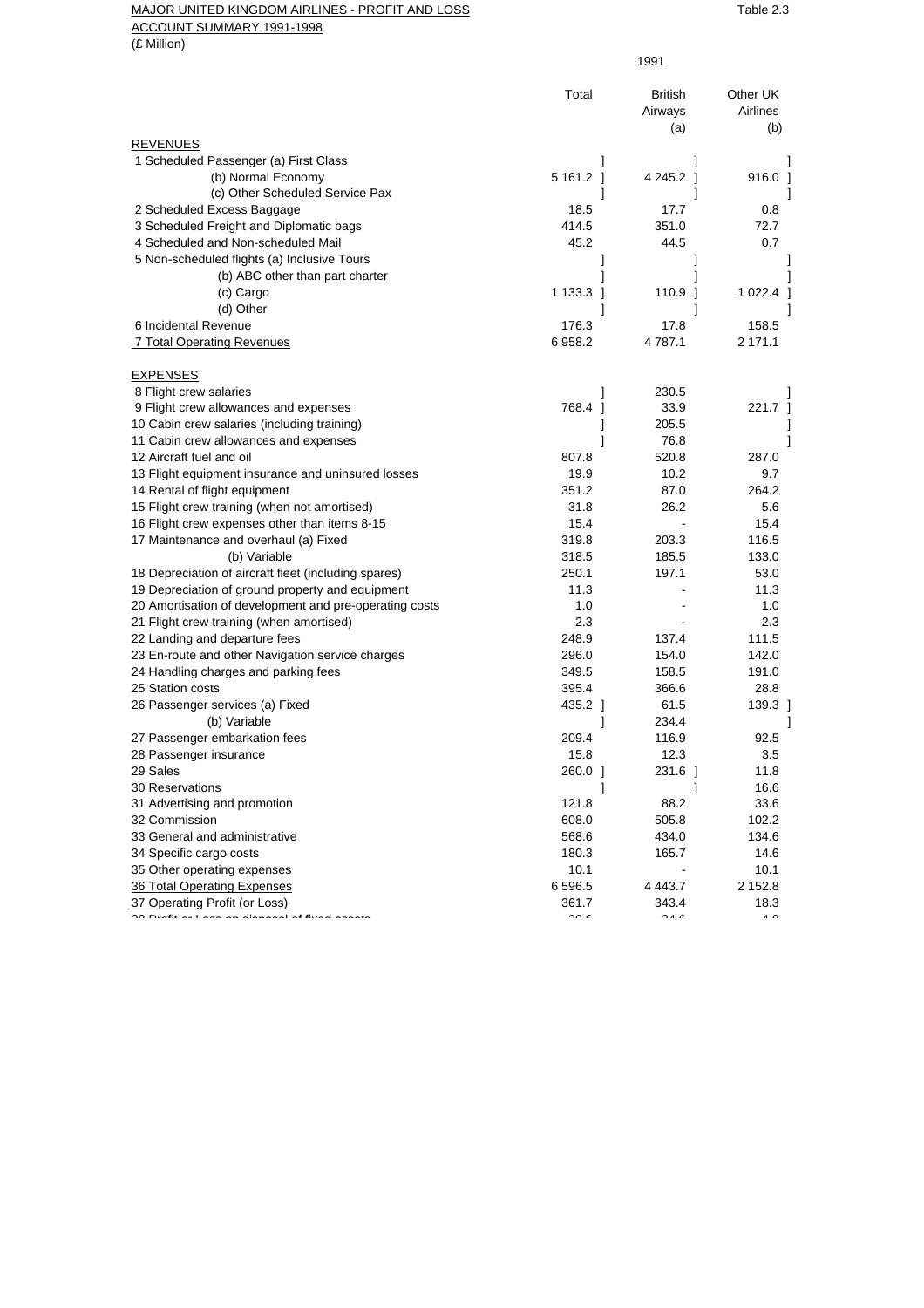|                               | 1992                             |                           |                                  | 1993                            |                                                                  |                        | 1994                               |                       |
|-------------------------------|----------------------------------|---------------------------|----------------------------------|---------------------------------|------------------------------------------------------------------|------------------------|------------------------------------|-----------------------|
| Total                         | <b>British</b><br>Airways<br>(a) | Other UK<br>Airlines      | Total                            | British<br>Airways<br>(a)       | Other UK<br>Airlines<br>(c)                                      | Total                  | <b>British</b><br>Airways<br>(a)   | Other UK<br>Airlines  |
| 5 3 3 4 . 0 ]<br>$\mathbf{1}$ | 4 4 9 7.0 ]<br>$\mathbf{I}$      | 837.0 1<br>$\blacksquare$ | $0.0$ 1<br>$6133.1$ ]<br>$0.0$ ] | $0.0$ 1<br>5 144.3 1<br>$0.0$ ] | $0.0$ ] –<br>988.9 1<br>${\bf 0}$ . ${\bf 0}$<br>$\vert - \vert$ | 6 623.9 ]              | 5 535.6 1<br>$\vert$ -             | 1 088.4 ]<br>-1       |
| 20.3                          | 19.5                             | 0.7                       | 22.8                             | 22.1                            | 0.8                                                              | 23.7                   | 22.8                               | 0.9                   |
| 415.8                         | 357.9                            | 57.9                      | 467.4                            | 426.3                           | 41.1                                                             | 533.8                  | 482.5                              | 51.3                  |
| 48.6                          | 37.7                             | 10.9                      | 64.6                             | 35.0                            | 29.6                                                             | 45.6                   | 35.4                               | 10.1                  |
| -1                            | 1                                | -1                        | $0.0$ 1                          | $0.0$ 1                         | $0.0$ 1                                                          | $-1-$                  | $\vert$ -                          | J                     |
|                               | 1                                | 1                         | $0.0$ ]                          | $0.0$ ]                         | $0.0$ 1                                                          | $\equiv$               | $\vert - \vert$                    | $\vert - \vert$       |
| 1 343.2 1                     | $152.8$ 1                        | 1 190.5 1                 | 1700.4 ]                         | 148.7 1                         | $1551.7$ ]                                                       | 1 637.5 1              | $163.7$ 1                          | 1473.9 ]              |
| 1                             | 1                                | 1                         | $0.0$ ]                          | $0.0$ ]                         | $0.0$ ]                                                          |                        | $\vert - \vert$<br>$\vert - \vert$ |                       |
| 120.7                         | 17.2                             | 103.4                     | 125.7                            | 9.1                             | 116.6                                                            | 108.7                  | (0.5)                              | 109.2                 |
| 7 282.5                       | 5 082.2                          | 2 200.4                   | 8514.1                           | 5785.4                          | 2 7 2 8 . 7                                                      | 8973.2                 | 6 2 3 9.5                          | 2 7 3 3.7             |
|                               |                                  |                           |                                  |                                 |                                                                  |                        |                                    |                       |
| -1                            | 1                                | 1                         | $0.0$ 1                          | $0.0$ 1                         | $0.0$ 1                                                          | $-1$                   |                                    |                       |
| 683.9 ]                       | 484.3 ]                          | 199.6                     | 710.7 1                          | 479.9 1                         | 230.7 1                                                          | 724.3 ]                | 500.3 1                            | 224.0 ]               |
| 1                             | 1                                | 1                         | $0.0$ ]                          | $0.0$ 1                         | $0.0$ ]                                                          | $-1$ -                 | $1 -$                              |                       |
| 104.9                         | 96.3                             | 8.6                       | 178.9                            | 167.8                           | 11.1                                                             | 194.1                  | 180.1                              | 13.9                  |
| 826.6                         | 559.2                            | 267.4                     | 954.6                            | 629.4                           | 325.2                                                            | 908.0                  | 596.7                              | 311.3                 |
| 23.3                          | 10.7                             | 12.6                      | 27.4                             | 9.3                             | 18.1                                                             | 31.0                   | 11.1                               | 19.9                  |
| 390.5                         | 99.2                             | 291.3                     | 419.0                            | 98.3                            | 320.7                                                            | 467.4                  | 131.7                              | 335.7                 |
| 32.4                          | 24.8                             | 7.6                       | 30.4                             | 20.3                            | 10.1                                                             | 30.2                   | 20.6                               | 9.6                   |
| 13.1                          | $\sim 100$                       | 13.1                      | 20.5                             | 0.0                             | 20.5                                                             | 19.5                   | $\sim 100$                         | 19.5                  |
| 346.7                         | 221.4                            | 125.2                     | 336.0                            | 239.9                           | 96.1                                                             | 269.9                  | 140.2                              | 129.7                 |
| 346.9                         | 218.6                            | 128.2                     | 471.3                            | 282.4                           | 188.9                                                            | 534.4                  | 383.1                              | 151.3                 |
| 261.9                         | 216.3                            | 45.6                      | 345.3                            | 274.4                           | 71.0                                                             | 333.4                  | 264.2                              | 69.3                  |
| 11.7                          |                                  | 11.7                      | 14.8                             | 0.0                             | 14.8                                                             | 18.9                   |                                    | 18.9                  |
| 1.1                           |                                  | 1.1                       | $5.0\,$                          | 0.0                             | $5.0\,$                                                          | 2.3                    |                                    | 2.3                   |
| 2.4                           | $\sim$                           | 2.4                       | 2.1                              | 0.0                             | 2.1                                                              | 2.0                    |                                    | 2.0                   |
| 271.8                         | 153.6                            | 118.2                     | 327.7                            | 164.6                           | 163.1                                                            | 293.7                  | 170.2                              | 123.5                 |
| 370.8                         | 201.3                            | 169.5                     | 440.7                            | 232.9                           | 207.7                                                            | 441.8                  | 240.6                              | 201.1                 |
| 369.2                         | 176.5                            | 192.7                     | 402.6                            | 194.1                           | 208.5                                                            | 427.4                  | 200.6                              | 226.8                 |
| 430.6                         | 396.3                            | 34.3                      | 419.4                            | 366.7                           | 52.7                                                             | 308.9                  | 263.5                              | 45.4                  |
| 99.3                          | 67.2                             | 32.1                      | 98.8                             | 83.6                            | 15.2                                                             | 107.8                  | 59.6                               | 48.2                  |
| 364.1                         | 250.3                            | 113.7                     | 401.6                            | 241.2                           | 160.4                                                            | 378.4                  | 249.8                              | 128.7                 |
| 217.0                         | 122.9                            | 94.1                      | 279.7                            | 146.9                           | 132.7                                                            | 303.0                  | 154.8                              | 148.2                 |
| 21.1                          | 18.0                             | 3.1                       | 25.7                             | 16.4                            | 9.3                                                              | 23.2                   | 16.7                               | 6.5                   |
| 10.0                          |                                  | 10.0                      | 10.9                             | 0.0                             | 10.9                                                             | 14.7                   | $\blacksquare$                     | 14.7                  |
| 249.2                         | 233.4                            | 15.7                      | 333.7                            | 314.5                           | 19.2                                                             | 311.4                  | 288.0                              | 23.5                  |
| 161.6                         | 123.8                            | 37.9                      | 138.3                            | 98.1                            | 40.2                                                             | 128.3                  | 86.9                               | 41.3                  |
| 658.9                         | 562.7                            | 96.2                      | 778.6                            | 649.9                           | 128.7                                                            | 896.9                  | 768.1                              | 128.9                 |
| 482.1                         | 357.2                            | 124.9                     | 517.6                            | 373.1                           | 144.5                                                            | 753.1                  | 607.0                              | 146.1                 |
| 192.0                         | 177.7                            | 14.3                      | 223.0                            | 205.6                           | 17.3                                                             | 266.9                  | 246.1                              | 20.8                  |
| 11.2                          |                                  | 11.2                      | 52.9                             | 0.0                             | 52.9                                                             | 57.6                   |                                    | 57.6                  |
| 6 9 5 4.4                     | 4771.8                           | 2 182.6                   | 7 9 67.0                         | 5 289.4                         | 2677.6                                                           | 8 2 4 8 . 6            | 5579.9                             | 2668.7                |
| 328.1<br>$\sim$ $\sim$        | 310.3<br>$\overline{A}$          | 17.8<br>$\sim$ $\sim$     | 547.1<br>1.40M                   | 495.9<br>$\sqrt{24}$            | 51.2<br>$\sim$ $\sim$                                            | 724.6<br>$\sim$ $\sim$ | 659.5<br>$\sim$ $\sim$             | 65.1<br>$\sim$ $\sim$ |
|                               |                                  |                           |                                  |                                 |                                                                  |                        |                                    |                       |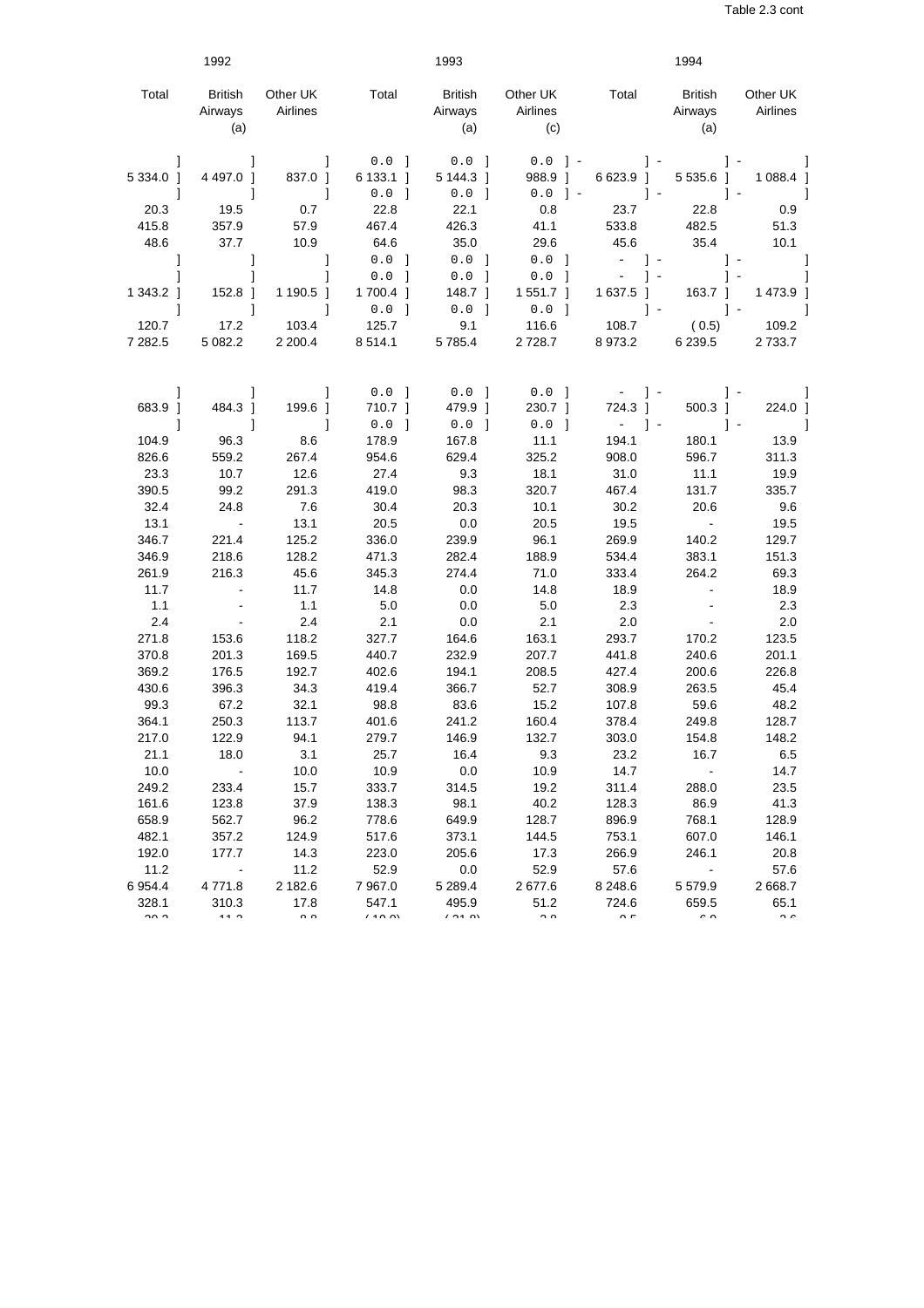## MAJOR UNITED KINGDOM AIRLINES - PROFIT AND LOSS TABLE 2.3 cont

ACCOUNT SUMMARY 1991-1998

(£ Million)

|                                                                                                          | 1995          |                           |                             |
|----------------------------------------------------------------------------------------------------------|---------------|---------------------------|-----------------------------|
|                                                                                                          | Total         | <b>British</b><br>Airways | Other UK<br>Airlines<br>(d) |
| <b>REVENUES</b>                                                                                          |               |                           |                             |
| 1 Scheduled Passenger (a) First Class                                                                    | $0.0$ ]       | $0.0$ 1                   | $0.0$ ]                     |
| (b) Normal Economy                                                                                       | 7 336.0 ]     | 6 072.0 1                 | 1 264.1 ]                   |
| (c) Other Scheduled Service Pax                                                                          | $0.0$ 1       | $0.0$ 1                   | $0.0$ ]                     |
| 2 Scheduled Excess Baggage                                                                               | 24.4          | 23.5                      | 0.9                         |
| 3 Scheduled Freight and Diplomatic bags                                                                  | 599.7         | 524.2                     | 75.5                        |
| 4 Scheduled and Non-scheduled Mail                                                                       | 48.1          | 38.5                      | 9.6                         |
| 5 Non-scheduled flights (a) Inclusive Tours                                                              | 0.0<br>-1     | - 1                       | $0.0$ ]                     |
| (b) ABC other than part charter                                                                          | 0.0<br>- 1    | $-1$                      | $0.0$                       |
| (c) Cargo                                                                                                | 1709.6 1      | - 1                       | 1709.6 1                    |
| (d) Other                                                                                                | 1             | $-1$                      | $0.0$ ]                     |
| 6 Incidental Revenue                                                                                     | 118.8         | 0.2                       | 118.6                       |
| 7 Total Operating Revenues                                                                               | 9836.7        | 6658.4                    | 3 178.3                     |
| <b>EXPENSES</b>                                                                                          |               |                           |                             |
| 8 Flight crew salaries                                                                                   | 0.0<br>-1     | 0.0<br>- 1                | $0.0$ 1                     |
| 9 Flight crew allowances and expenses                                                                    | 751.5 1       | 485.9 1                   | 265.6 ]                     |
| 10 Cabin crew salaries (including training)                                                              | $0.0$ 1       | 0.0<br>- 1                | $0.0$ ]                     |
| 11 Cabin crew allowances and expenses                                                                    | 215.1         | 194.6                     | 20.5                        |
| 12 Aircraft fuel and oil                                                                                 | 945.5         | 603.2                     | 342.3                       |
| 13 Flight equipment insurance and uninsured losses                                                       | 38.1          | 14.4                      | 23.7                        |
| 14 Rental of flight equipment                                                                            | 541.5         | 139.4                     | 402.2                       |
| 15 Flight crew training (when not amortised)                                                             | 34.7          | 22.3                      | 12.4                        |
| 16 Flight crew expenses other than items 8-15                                                            | 20.5          |                           | 20.5                        |
| 17 Maintenance and overhaul (a) Fixed                                                                    | 761.1         | 630.9                     | 130.1                       |
| (b) Variable                                                                                             | 177.1         |                           | 177.1                       |
| 18 Depreciation of aircraft fleet (including spares)                                                     | 372.3         | 299.8                     | 72.5                        |
| 19 Depreciation of ground property and equipment                                                         | 96.2          | 77.6                      | 18.6                        |
| 20 Amortisation of development and pre-operating costs                                                   | 2.4           |                           | 2.4                         |
| 21 Flight crew training (when amortised)                                                                 | 3.1           |                           | 3.1                         |
| 22 Landing and departure fees                                                                            | 334.9         | 180.5                     | 154.4                       |
| 23 En-route and other Navigation service charges                                                         | 465.6         | 248.8                     | 216.8                       |
| 24 Handling charges and parking fees                                                                     | 451.6         | 195.7                     | 255.9                       |
| 25 Station costs                                                                                         | 283.3         | 235.4                     | 47.9                        |
| 26 Passenger services (a) Fixed                                                                          | 352.9         | 352.7                     | 0.3                         |
| (b) Variable                                                                                             | 194.1         |                           | 194.1                       |
| 27 Passenger embarkation fees                                                                            | 369.0         | 170.8                     | 198.3                       |
| 28 Passenger insurance                                                                                   | 22.1          | 16.1                      | 6.0                         |
| 29 Sales                                                                                                 | 15.0          |                           | 15.0                        |
| <b>30 Reservations</b>                                                                                   | 262.0         | 231.9                     | 30.1                        |
| 31 Advertising and promotion                                                                             | 138.7         | 92.8                      | 45.9                        |
| 32 Commission                                                                                            | 933.8         | 821.3                     | 112.6                       |
| 33 General and administrative                                                                            | 712.3         | 560.3                     | 152.0                       |
| 34 Specific cargo costs                                                                                  | 366.6         | 307.3                     | 59.2                        |
| 35 Other operating expenses                                                                              | 49.2          | (3.8)                     | 53.0                        |
| <b>36 Total Operating Expenses</b>                                                                       | 8911.0        | 5 877.7                   | 3 0 3 3.3                   |
| 37 Operating Profit (or Loss)                                                                            | 925.7         | 780.7                     | 145.0                       |
| $\overline{00.0}$ $\overline{0.000}$ and the set of the set of $\overline{0.000}$ and $\overline{0.000}$ | $\sim$ $\sim$ | $\sim$ $\sim$             | $\overline{\phantom{a}}$    |